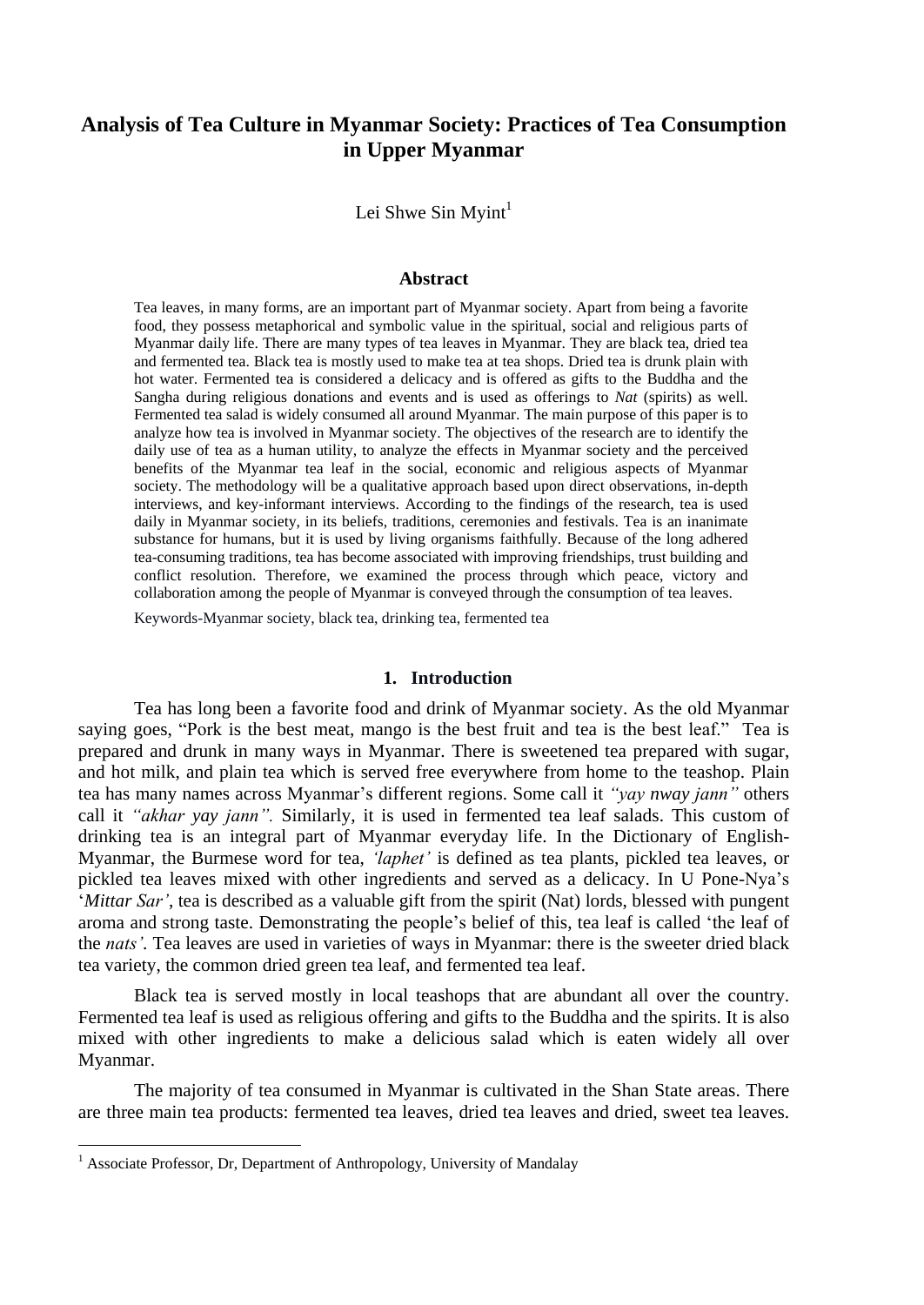The taste of the tea leaves varies from region to region, each producing its own distinct flavor of tea. Similarly, tea leaves are called slightly different names from place to place. Out of the three different species of tea leaves cultivated in Myanmar, the Shwephi dried tea leaves are the best. Supporting this claim, there is an excerpt from U Pone-Nya's *Mittar Sar* where he explains that this certain kind of tea leaf was loved by Myanmar royals.

*"In the days of King Sithu, when the summer days are a coming, the leaves and buds of the Thandar tree abundantly, gracefully emerge, as a monk rising from long meditation. The Shwephi tea leaves, the jewel of all nine sides, blossoming before the first rains is prepared in gold teacups to serve the golden kings every year."*

In the last Myanmar dynasty, the Konbaung Era, tea leaf was part of the royal diet as both drink and delicacy as can be seen in the poem written by U Pone-Nya,

*"…by the blessing of the Nats, upon a golden cup of gold and silver thread, Shwephi tea leaves, untouched by rain, the leaf of the Nats, are presented for the meal of the king."*

Tea is mostly cultivated in the northern and southern parts of Shan State. In the north, Kyaukme Township and Namsan Township are the main producers of tea. In the south, Pinlaung is the township with the most tea cultivation. (Socialist Party, 1960, Page 114) The tea cultivated in Myanmar has been grown organically for ages. Tea belongs to the genus *Camellia,* the species *thea* and is of the family *theasease*. It best thrives in warm, humid environments. There are over 1000 different types of tea all over the world. However there are three major tea varieties that are mainly produced. They are the *Camellia* sinensis, (Chinese) the *Camellia assamica* (from Assam) and the subspecies of *Camellia assamica* known as *lasciocalyx* (Indochina/Cambo type). The tea in Myanmar is *Camellia* sinensis, (Chinese) which has the strongest resistance to cold climate conditions (Aung Chain Bwar, 2014).

In Myanmar, over 120,000 acres of tea is grown in the Shan State (North) at Lashio, Muse, Kyaukme, Kwanlon and Laukkai Region, over 50,000 acres in the Southern Shan State in Loilin and Linkhei Region, about 7178 acres in the Homalin Township, Sagaing Region. Also in Eastern regions of Thanlwin, in the Thandaung, Kayin State, in Southern Northern Chin State, tea is grown a lot. Myanmar tea differs in quality according to the cultivation and processing. Myanmar products of Tea plants are *"laphet"*, green tea, milk tea, and fermented pickle tea, also known as *"laphet"* in Myanmar is directly consumed by Myanmar People. It is a well-known traditional Myanmar food used as an appetizer. Myanmar pickled tea is produced from that of common tea plants.

#### **Research Aim**

The main purpose of this paper is to analyze how tea is involved in Myanmar society.

## **Research Objectives**

The objectives of the research are to identify the daily use of tea as a human utility, to analyze the effects in Myanmar society and the perceived benefits of the Myanmar tea leaf in the social, economic and religious aspects of Myanmar society.

## **Research Questions:**

1) What are the daily practices of tea consumption in Myanmar Society?

2) How did the effects of the Myanmar tea leaf in the social, economic, and religious aspects of Myanmar society?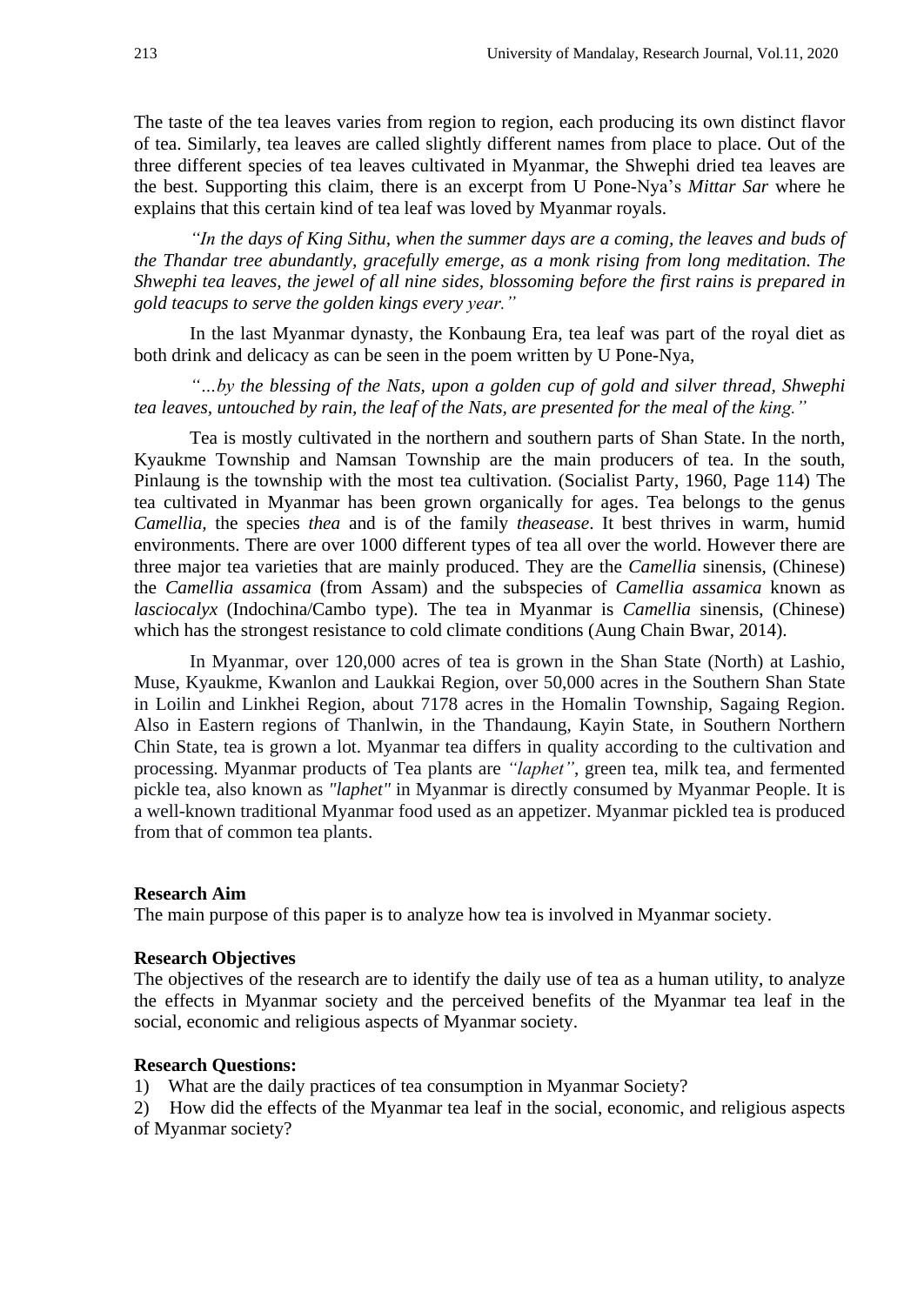#### **2. Methods**

Qualitative approach was used in this paper. In this research, to get available information was collected by using library research, and field research. The qualitative method; key informant interviews (KII), in-depth interviews (IDI) were applied to collect data. Consequently, sometime we observed the Tea Shop for research information. The researcher himself used the participant observation method. Besides, this research was conducted in-depth interviews with two men and five women; they practiced green tea or tea leaf in their daily activities. In some villages, women were asked for the key informant interview method to collect data. The daily practice and value of tea or tea leaf is observed as a symbol of Myanmar society. In particular, tea or tea leaf is used not only in social work but also in religious beliefs. Therefore, it became known as a culturally interactive symbolic in the community.

#### **3. Literature Review**

According to Jessica Knight (2011), her paper "examines the ceremonies and rituals that emerged around the taking of afternoon tea in Australia during the late nineteenth and early twentieth century. Drawing on recent historiography of manners and social relationships, it explores how afternoon tea infiltrated many aspects of daily life and helped define boundaries between genders, public and private, rural and urban, work and leisure." She suggests that it "contributes to the small body of research on tea drinking and domestic life in Australia."

However, Xiang Su and other (2011) pointed out that "the development of ambient social applications brings challenges to aggregate information from heterogeneous sources, like users, physical environments, and available services. They propose a framework for aggregating information from diff erent sources, and utilize a novel representation, Entity Notation (EN), as a starting point of connecting all information to knowledge-based systems, which off ers good possibilities to support ambient social intelligence". According to the above mentioned that, people are created to obtain information in the physical environment. The research different point of view from the above mentioned: the study was conducted on tea consumption in tea shops for the development of mental environment of physical environment.

According to Silvia C.King and other (2004), they mentioned "that consumer acceptance of food and beverage was measured after modifying four key factors or 'context effects' in five consumer central location tests: its function as a metal component, social interaction during consumption, the physical environment in which the food is selected and consumed, and food choice. One or two flavor variations each of salad, pizza and iced tea were served. Acceptance ratings and self-reported food intake were obtained from consumers. These results suggest that context variables do affect product acceptance, but that the relationship between context effect and consumer acceptance may not be consistent within and across metal components". According to the above article, green tea and black tea indicates the importance of nutrition. Researchers studied the interaction of people in drinking of black tea and green tea in people.

Furthermore, Barbara Lynne Rowland Mori (1991) mentioned and analyzed "the role Japanese women play in the traditional art of the tea ceremony (chado) and its meaning for their lives. This paper explores the impact of women's participation as professionals and students on the organizational structure and activities of the school". This paper point out at the impact of women's participation on the school's structure and activities as students and professionals. Therefore, the tea leaves the Myanmar people in their search for life. This study examined that the importance of social work or social interactive.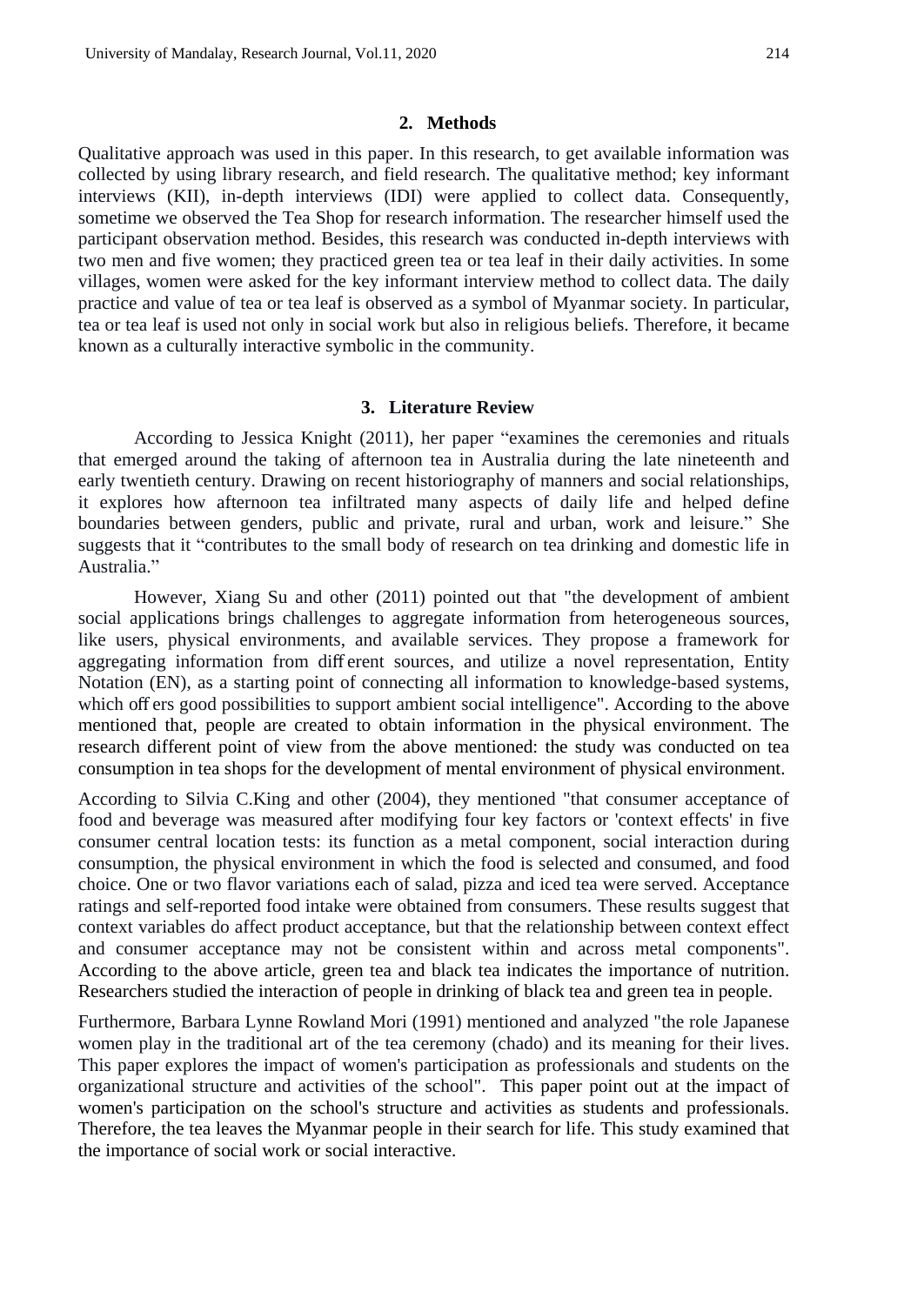## **4. Results and Discussion**

## **Tea Story**

Many stories on the origin of tea drinking can be found. According to Chinese legend, the first Chinese Emperor Shen Nung went for a walk into the forest. He decided to rest near a tea tree and began boiling a pot of hot water for his repose. He dosed off without covering the pot. When he awoke, he noticed an amazing fragrance coming out of his boiling pot. A tea leaf had fallen into his pot while he was sleeping. He took a sip and a delicious flavor like nothing else he had ever tasted filled his mouth. From then on, the tradition of tea drinking was started. Many such stories suggest tea drinking started in this type of way—sitting under a tea-tree, leaving a tea leaf in the teapot, and then noticing the unique taste of the tea. Since then, some of the books have mentioned that the practice of tea drinking in hot water began. One of these stories about India's tea is that it was learned that a monk, who was practicing meditation, began to sleep when he was meditating and then slipped on a nearby leaf to relieve his sleep and began to try to practice the law. It is not known exactly when tea cultivation and tea consumption in Myanmar were started, but it is written about in the writings of U Pon Nya. In examining what is being used in tea daily in Myanmar, King Manisithu made the "the seed of leaf" bequeathed to the Palaung people as a gift as the tea tree received a single hand as the tea tree was reduced to a year. After a long time, we came to what is called a tea leaf. According to legend, every monk in the Bagan era traveled to Nam Hseng Township in Nansan Township, Palaung Township, and gave them a tea plant to cultivate. He transformed a hunter into a teakeeper with a single hand. According to these documents, teac cultivation began to grow in the late Pagan period.

#### **Tea Culture and Myanmar Society**

Tea has a big influencing role in many parts of Myanmar culture. Tea production in Myanmar can be divided into two items, fermented and dry tea leaves. Dried tea leaves are mostly used in drinking green tea (*Yay-Nway-Gyan*). Tea used to be essential requirement as a royal appurtenance and it included as a culture in the celebration of royal ceremonies at the time of the Myanmar Kings. It is true to say that tea culture is one of Myanmar's old traditional cultures. According to this study, the consumption of tea in Myanmar is not just for ceremonial use but for nutrition as well.

The production of tea leaves in Myanmar includes fermented tea leaves and dried tea leaves. Dried tea leaf is used in the drinking of boiled drinking water (*Yay-nway-gyan*). At the time of ancient Myanmar kings, tea leaf was an essential requirement in the royal appurtenance, and it was included as a part of the culture of the royal ceremonies of the kings. This tea culture was one of the ancient traditional cultures of Myanmar. This study explored how the tea leaf, which is liked by most of Myanmar nationals, is a useful food at the ceremonies by the traditional custom and they always consume it as nutrition.

#### **Black Tea (***Laphet-yay***) Culture**

Among three types of tea in Myanmar, the best quality tea is dried tea that one can get only by mixing the leaves very well and good sun-drying. The leaves that cannot make dried tea are again used as the black tea or fermented tea. In the process of making dried black tea, the raw tea leaves firstly have to go through the process of grinding in the grinding machine or mortar (Maung-Sone). After the grinding process, the raw tea leaves are squeezing and airdrying. When the leaves are a bit dry, the process continues by sieving them using the sieve (large and small). After the sieving process, the fine tea leaves are dried again using the charcoal firing or commercial dryer. The tea leaves that are dried through the process above are used as black tea. Black tea was not only produced by using orthodox method such as mixing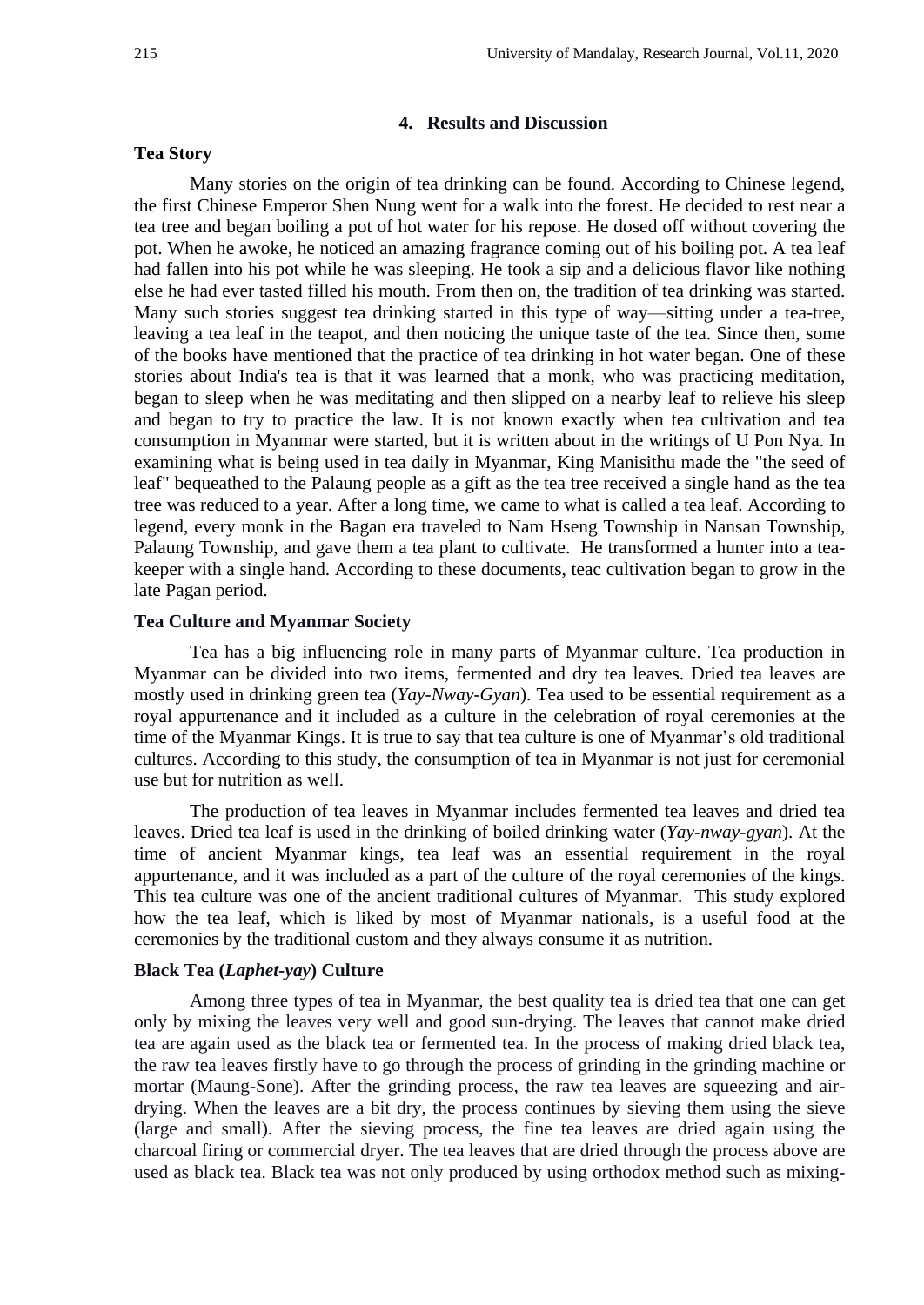rolling technique, cooling, fermenting and drying but also using Indian CTC (Crush, Tear and Curl) method.

Myanmar is a country that uses the tea not only for eating but also drinking as green tea (*Ahkharyay*). As the Myanmar saying goes "Tea is the best leaf", tea is the most favored food in Myanmar. Black tea is an essential requirement to get the good taste of Myanmar milk tea (*Latphet-yay)*. Moreover, condensed milk and fresh milk are also needed in making the tea to have a better taste. The dried black tea leaves are simmered in a hot water kettle. This tenderizes the tea leaves and creates a thick dark tea called *aphan yay*: which is the base of all varieties of milk tea prepared. The time it takes to simmer the tea leaves to make *aphan yay* is from 15 minutes to 30 minutes long. This process depends on the preference of the consumers. If consumers want strong tea, the tea leaves are left in the simmering water for an hour to create a stronger *aphan yay.*

According to the historical sources, tea culture began in BC 2737 in China's countryside. But, the taste of tea which is consumed in Myanmar is similar to the taste of Indian style tea. Myanmar tea can divide the many tastes as deep *Cho-seint, Paut-seint, Pawtkya,* and *Kya-seint*, etc (see figure-1).





**Figure-1** Milk Tea makers in Tea Shop

In Myanmar society, tea drinking is a long-living custom. It is normal for Myanmar men go to tea shops, gather around small square tables sitting on foot stools. When they're ready to order, customers would hail the waiters (who are usually young boys) by making a sharp, quick kissing sound. After a while, their steaming cups of tea (Myanmar sweet tea composed of *aphan yay*, sugar, condensed milk and/or fresh milk) are served (see figure-2). Myanmar men can sit for very long periods of time in this position, sipping tea and chatting about many topics. Tea drinking in Myanmar is one of the main ways in which Myanmar people (especially men) socialize. Debates and conversations range from the latest English Premiere League Results to local and national politics (see figure-3).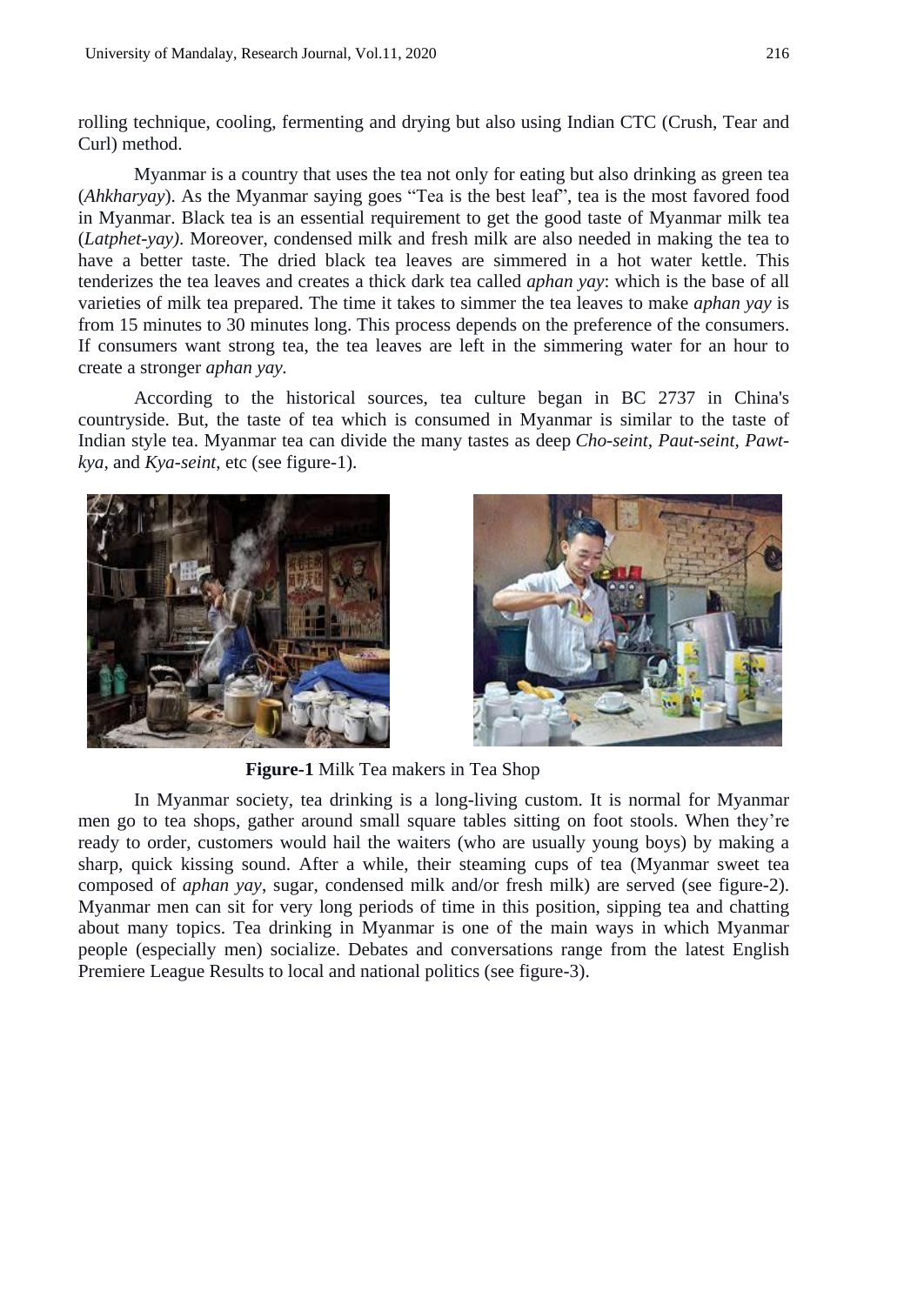



**Figure-2** Milk Tea on the table **Figure-3** They usually make the debates

From the crowded pavements of the large city to the remote areas, Myanmar tea culture has long been a big part of Myanmar social life.

According to a 35 years old man, the "tea shop is not just a place which is only intending to get good taste and cheap foods". He continued "We spending time at the tea shop not because we don't have anything to do. For us, a cup of tea is an opportunity for us to sit down and discuss: to share knowledge amongst old friends and new." Teashops are places where people of many different walks of life meet to sit down and enjoy a cup of tea.

For people in Myanmar, a cup of tea is a call to conversation and socializing with one another. Teashops in Myanmar have historically been venues for conversation, debate and reconciliation.

#### **Drinking Tea Culture (***Laphet-yay-kyan* **Culture)**

Myanmar tea culture kicked-off around 1855 or the Myanmar year of 1217, in the era of King Mindon. In that year, the English Commissioner of India Division sent Arthur Pharyre as head of a delegation to the Myanmar palace. There, they presented gifts including: a silver tea pot, and other silverware for drinking English tea. It was also mentioned that they introduced the custom of tea drinking to the court, hence first introducing tea drinking into the country.

Tea is second only to water when it comes to being the most consumed drink in Myanmar. From north to south, plain tea drinking is served by everyone in every village, monastery, city, state and region regardless of ethnicity. Every typical household in Myanmar has a tea pot and tea cups for welcoming guests and to be enjoyed daily by family members.

From the times of Myanmar kings, fermented tea and plain tea was served to royalty. In the palace, there were important and prestigious servants called *laphet-yay-daw* who was responsible for preparing and serving tea to the king. Within this category of royal servants, there were also, the *lahpet-yay-oh-kine* who specifically were given the duty of handling the royal tea pots. In royal events, special tea sets were set for the use of kings and other members of the royal family. From the lowly farmer, up to merchants, traders, courtesans and the king himself, everyone consumed tea.

The earliest notions of tea drinking can be found in records that date back to the time of King Alaungsitthu of Paukkan. Since the era of Myanmar kings, tea drinking has had an important place in Myanmar food and drink customs. There is evidence from that era already of the placing of official tea servers, the *laphet-yay-daw,* along with royal teacups. Additionally, U Pone Nya the writer of *Laphet Mittarsar* was a senior royal tea bearer or *lahpet-yay-daw-kaing ayashi* himself.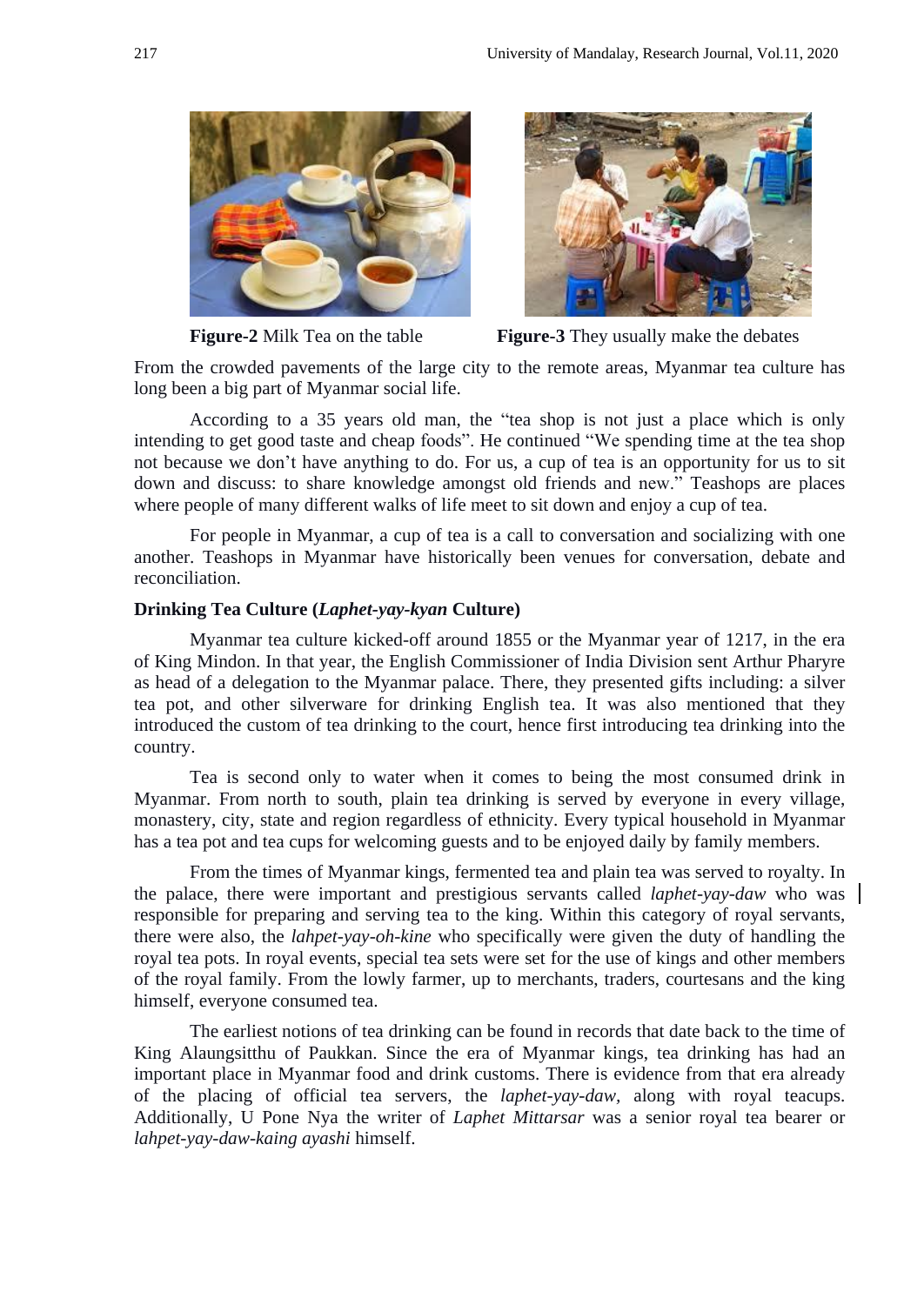Whether in the city or village, *yay-nway-jan-wine* or *laphet-yay-jan-wine* or tea drinking meetups are places of both serious conversation and chitchat. Local community issues, business and their children are main topics in such meetups. It is a place where close friends open up to each other.

Such plain tea meetups is a common custom that can be found across the rural and urban divide, regardless of social status. Traditionally, teashops offer free plain tea refills whenever a table runs out of plain tea. It is a social norm of Myanmar society. Plain tea meetups are good in that they do not present any health hazards, nor are they too costly.

Tea drinking is a common custom of Myanmar society. Whether it is called *yay-nwaykyan-wine* or *laphet-yay-kyan-wine,* rural or urban, tea drinking is a social activity where people meet and chat. In Myanmar society, it is a place where people meet and establish mutual respect with each other while discussing personal matters such as children, and business. As they are mostly close friends, tea meetups are a way of opening up on personal feelings securely as they mutually trusts each other. *Laphet-yay-kyan-wine* is a common culture that can be seen everywhere in Myanmar, both in cities and in villages. It is typical for teashops to serve their customers with free flow plain tea (see Figure 4 and 5).





**Figure-4** *Laphet-yay-kyan-wine* **Figure-5** *Yay-nway-kyan-wine*

In Myanmar society, although the culture of Myanmar *Laphet-yay-kyan-wine* is the same and there is no discrimination among the people, the plain tea that is drunk is called a few different names from region to region. It is called *Laphet-yay-kyan* in Mandalay. But it is called *Ah-khar-yay* in Innlay region and Shan regions. In Yangon, it is usually called as *Yaynway-kyan*. Some regions called it "*Laphet-yay-kyan-aphan*".

However they called it, the applying custom is the same in Myanmar society. Although the name of the tea leaf means-slightly acrid or astringent in taste or slightly bitter and rough, the taste is actually soft and sweet. Myanmar *Laphet-yay-kyan-wine* helps create friendships among people and encourages knowledge sharing. By joining friends for a cup of tea, people can hear news from all sides.

When a person from Myanmar hears the word *laphet yay wine,* it will immediately present in their mind an image of friends gathered around a round table filled with tea cups and a tea pot. Tea is the favorite drink for many people in Myanmar both in cities and villages. It is also the main refreshment served to guests. In donations to the Sangha, tea is essential as well. In conclusion, tea drinking is one of the favorite pastimes of the Myanmar people regardless of location, occupation and social status. It is a way in which people relax and establish collaboration, familiarity and unity. Although this culture of *Laphet-yay-gyan-wine* differs slightly depending on the region, (see figure-6). It can be said that in essence, it is the same.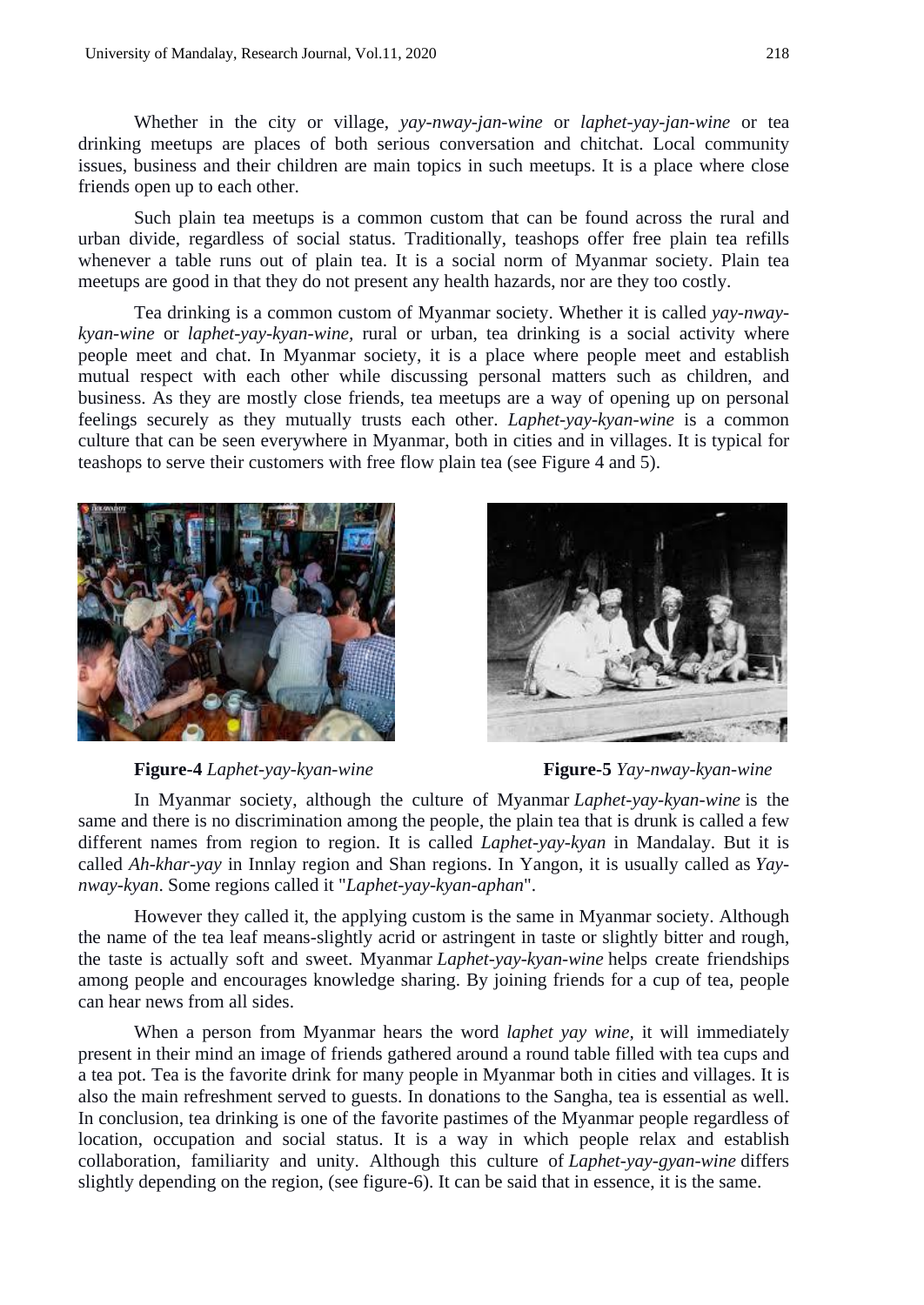

**Figure-6** Culture of *Laphet-yay-gyan-wine*

The way in which tea is served in Myanmar is not complicated. Gone are the days of the kings when there was specific tea ware such as the royal tea pot and royal tea cup. But the tradition has continued on till modern times as a tradition of the common folk that can be followed with a few cups and a kettle on a single tray. All that is required is a clean tea pot, a few tea cups or bowls and a tray.

The "tea cups and kettle" are placed nationwide in all teashops, coffee shops, and snack shops. As the tradition goes, this (the plain tea) is served free of charge to all customers. This is a part of the bigger Myanmar food culture that values the encouragement of togetherness. In the words of a Burmese saying, "bring a kettle of plain tea, have merry conversation and a village is born" we can see that tea drinking symbolizes unity, and freedom of speech in Myanmar culture.

Currently, hot Myanmar plain tea is prepared and sold to big teashops in Mandalay such as Min Thiha, Pan Thakin, Shwe Pyi Moe, Shadow, Thannthayar and others in an attempt to promote and develop Myanmar *yay-nway-jan* culture.

## **Fermented Tea (***laphet-so)* **Culture**

Fermented tea is made by first steaming fresh tea leaves; second grinding them between rollers and then packing them into bags for an extended period of time till them ferment. The tea leaves are not mixed with any other condiments but are prepared naturally. Such fermented tea is an integral part of Myanmar people's daily lives. It is used during *nat* worship, festivals, events, and during auspicious ceremonies and donations.

#### **Fermented Tea: A means of settling disputes**

In the past, fermented tea was used in settling legal disputes. Before the court announced its verdict, both the accuser and the accused had to eat fermented tea from the same plate (*laphet let lhann sar)*. This symbolized the settlement of the case (MRTV, 19 May, 2019) and meant that both parties accepted the verdict (*amhu pyee sone chin)*. From then on, further complaints were disallowed. This indicates the symbolic power of tea within Myanmar society. There is a saying which translates to *"when people don"t know what to do, they bring out the tea."* which indicates that traditionally, fermented tea is served when serious matters need further discussion or negotiation. (Thinkhar, 1966) Additionally, tea is traditionally served during discussions concerning legal matters, marital disputes and financial disputes. In this way, fermented tea helps pave the way for smooth conversation concerning serious matters. As the saying goes, *"a spoonful of fermented tea is worth a hundred words'* (see figure-7)*.*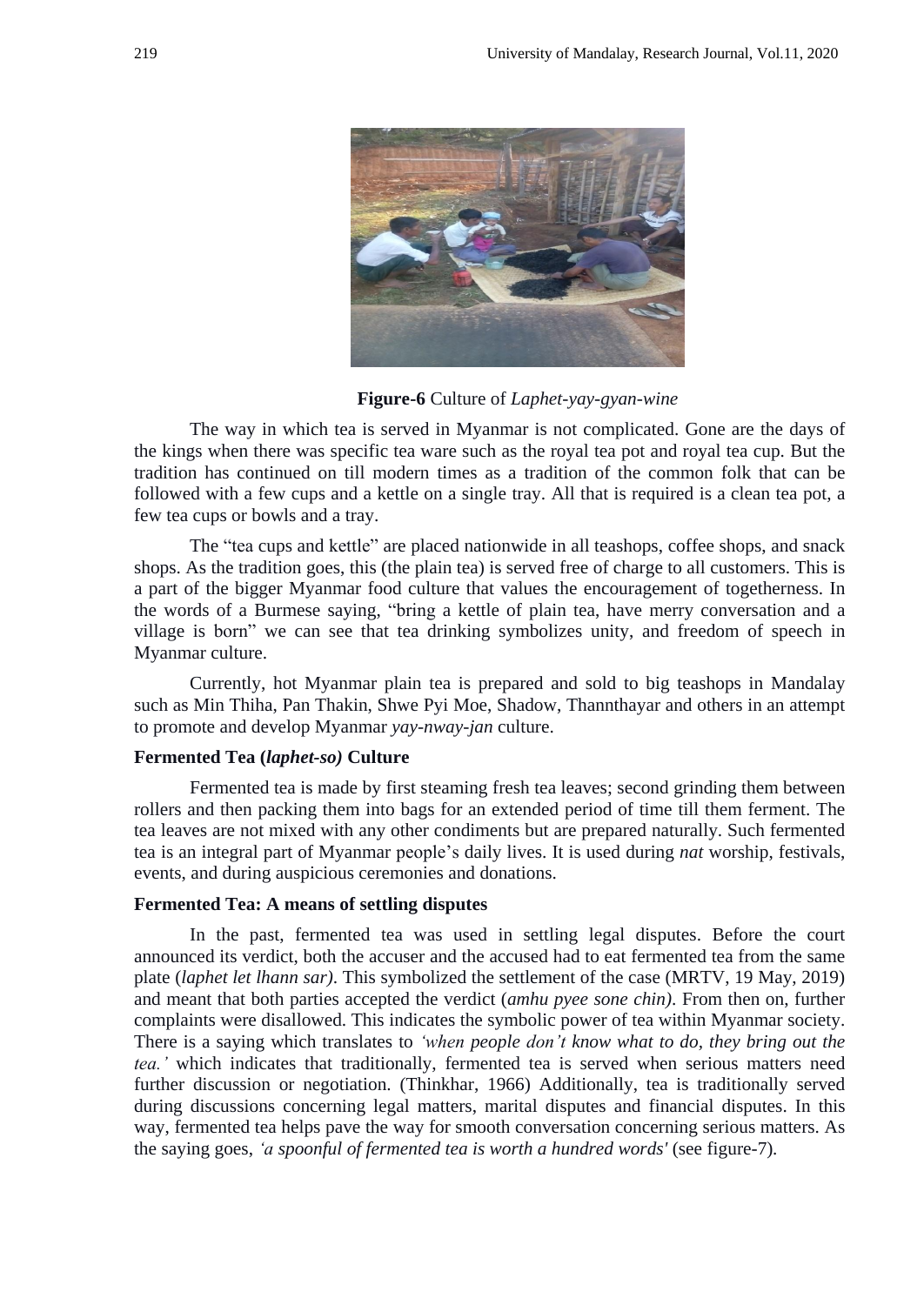

**Figure-7** *Laphet So*

## **Fermented Tea: Religion**

For Myanmar people, tea functions in many ways. It is a part of cuisine, a part of social life, and a religious gift. In religious customs, both dried and fermented tea is used. It is used as offering to the Buddha and the Sangha as well. Spirit or *nat* worship also utilizes tea as offering. Fermented tea is offered to patrilineal and matrilineal *nats.* For example, the *Komyoshin nat* or nat of the nine townships is offered fermented tea that is prepared in nine equal portions and garnished with oil, salt, fried garlic and sesame seeds. Dried tea is prepared in hot water and offered as a drink. *Nats* that must be offered hot plain tea are *Panbe Maungtinte, Bo Min Khaung,* and *Aung Min Khaung.*

In the village of Khabaung of Tantsi Township, Sagaing Region, fermented tea is used as an offering to all the 37 *Nats* of Myanmar. Mixed with oil, salt and curry sweetener, the fermented tea is presented to them in a large circular reed tray called a *daung lan gyi*. After this offering is made to the pantheon of 37 spirits, the shrine to the local *nat Bodawgyi* is gifted with fresh tea leaves packed in banana leaves. In this way, tea is part of the long standing tradition of honoring the spirits (see figure-8).



**Figure-8** Paying the promise to their traditional spirits

#### **Fermented Tea: Wedding Ceremony**

Fermented tea was used in wedding ceremonies in the past in Myanmar society. Invitations to the event (the marriage donation ceremony) were sent in the form of tea leaves. This shows the extensive use and significance of tea in Myanmar society. Tea was also used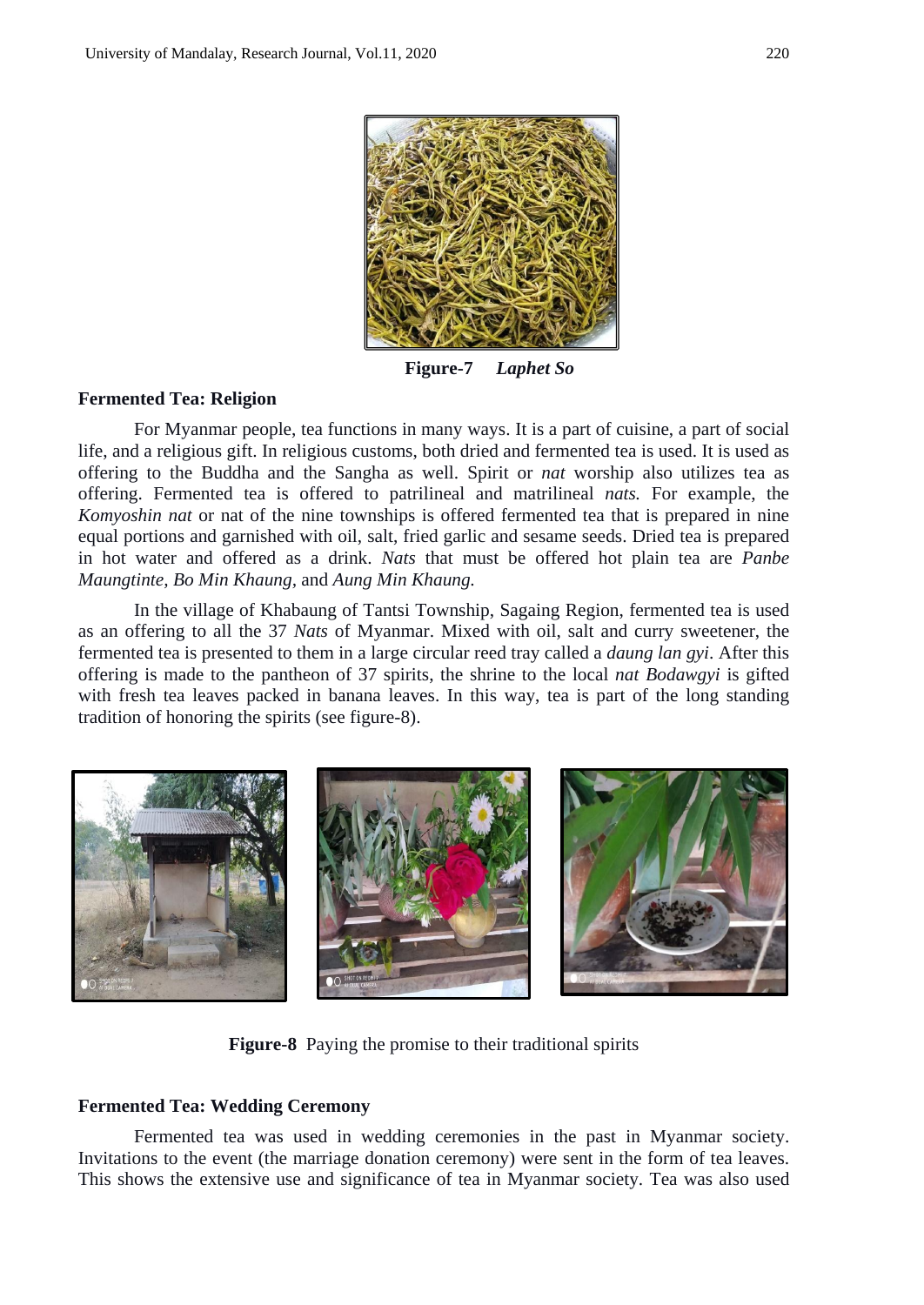within the wedding ceremony itself. The wedding planner also known as the *aungthwel* or gobetween person would pack tea leaves or place them within a 18 inch long bamboo container for both sides of the couple-to-be before proceeding to plan the wedding. This symbolized the promise from both sides of the family to smoothly cooperate and successfully carry out the wedding plans. When the proposal at the bride's house was finished, the family would open up the bamboo container and share the fermented tea with all guests including the groom's family. Thus, the custom of using tea in the engagement and wedding ceremony existed in Myanmar society's past. In Nyaung Pin Zin village of Sagaing Region, there is a custom in which tea leaves are offered at the Nat shrines before weddings. It is prepared as follows: first it is washed in water and then mixed with a bit of oil, water and sweetener. Packed in banana leaves, two packs are offered to all the village Nat shrines: one each for the bride and the groom. In this context, tea is used to make vows in front of the local Nats (see figure-9).





 **Figure-9** The mutual promise to each other between the man and woman

There is a similar custom in Myin Mhway Village of Sagaing Region. In this village, fermented tea is mixed well with oil, salt, and sweetener and packed inside banyan leaves or banana leaves by the armful. Then, every house in the village is sent two of these packs. This is sent as a means of inviting everyone to the wedding (see figure-10)



**Figure-10** inviting everyone to the wedding

Again in Khabaung Kyaing Village which is also in Sagaing Region, fermented tea is used when the two families meet for an engagement. Locally, the engagement day is called

.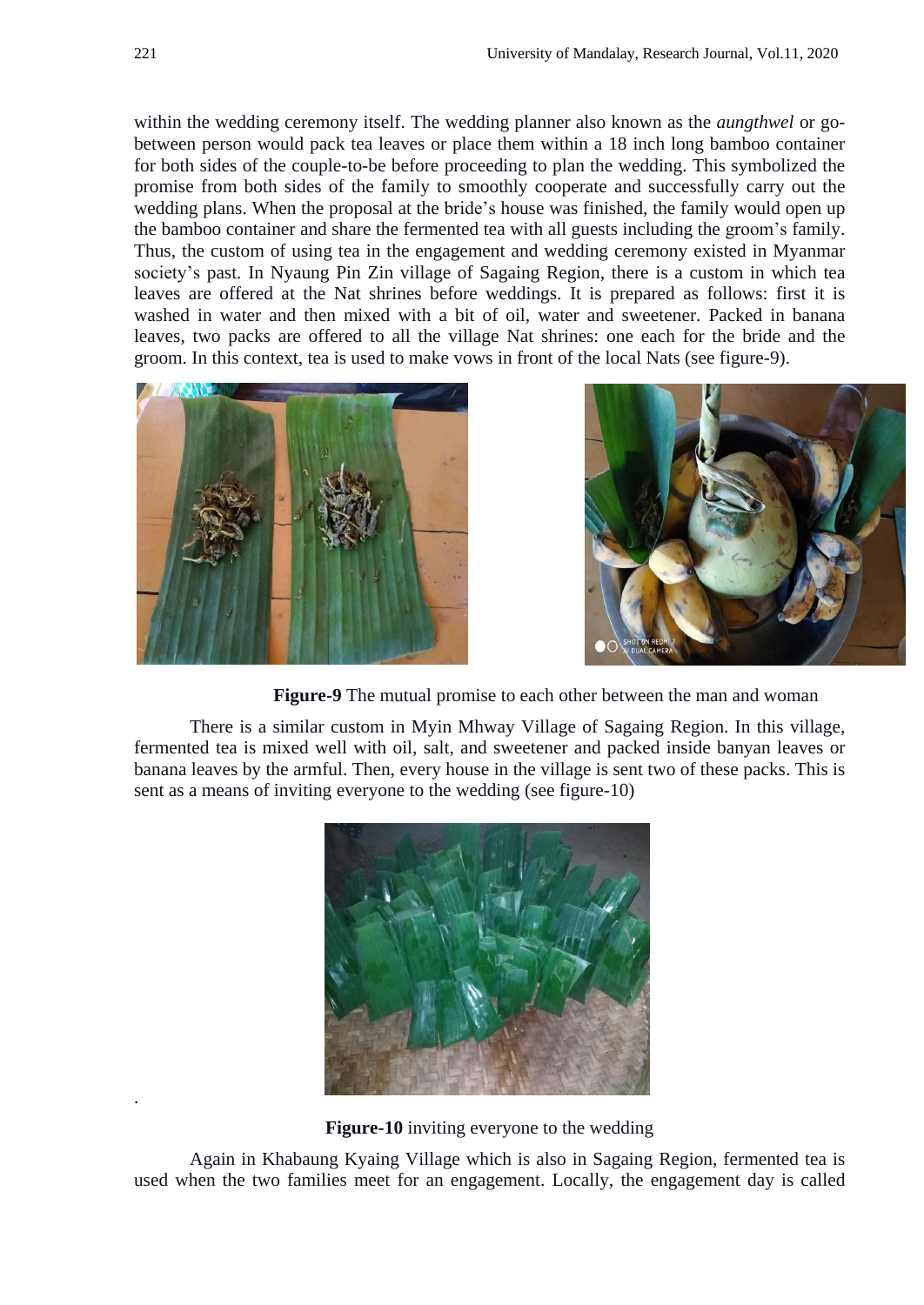*sagarr jaung pwe.* On the day of the engagement, the bride's family and seven of their nearby neighbors are served with fermented tea leaves mixed together with other ingredients similar to the earlier cases. The servers (the groom's side) will feed them saying, "Please enjoy this gift of fermented tea which is for the *sagarr jaung pwe".* The seven neighboring families are also invited as witnesses to the engagement.

Traditionally, in Myanmar, farmers would carry out the wedding ceremony by giving each other a bamboo pole of fermented tea and a casket of betel quid. This is done to signify the vows that both sides have made for each other and indicates the deep meaning and importance of tea in Myanmar society. (MRTV, 19 May, 2019)

Tea continues to have significance in other local customs such as the ear-piercing ceremony (a rite of passage for girls reaching of age), in name giving ceremonies and other auspicious donative ceremonies that are important life events in Myanmar people's lives. In these ceremonies, tea is packed and served to guests, and is used as invitational gifts. It is the custom that once the tea packet has arrived to the doorstep, the residents cannot decline the invitation. Accepting the tea packet is promising to attend the wedding. If the receiver is unable to attend the wedding, the tea packet should be given back on the spot.

### **Fermented Tea Salad (***laphet thoke)* **Culture**

As one of Myanmar's traditional favorite food, fermented tea has been developed into many different dishes with different preparing methods. Among these, fermented tea salad or *laphet thoke* is one of the favorite dishes. The ingredients added to the fermented tea salad vary from one locality to another. Fundamentally, the dish is prepared by firstly washing the tea fermenting it, salting it, and the leaving it to sit well in a gracious amount of oil. A pinch of lime is added for taste. Before it is eaten, sesame seeds are sprinkled on top. For a more wholesome dish, Myanmar people add freshly thin sliced tomatoes, dried prawns, green chilies and lime juice. This is eaten with hot rice, or leftovers. It is a traditionally guaranteed to cure the munchies. It is usually eaten for breakfast or as afternoon snack. And because of that, fermented tea is a food in every Myanmar household (see figure-11).

In Myanmar tradition, betel, cheroot and tea are the three indispensable treats that are served to guests. There is hardly anyone who does not like fermented tea. Even if they have to avoid fermented tea for health reasons, when people see it, they can't help but steal at least a bite. There are different variants of fermented tea salad found across Myanmar. There are the *Aboe Kyi Laphet thoke* or 'old man's fermented tea salad', the spicy and sour *chinsat lappet thoke* the *danyhin thee laphet that* where the fermented tea is stored together with Jenkol peas, the *pyaungphoo be-ou laphet thoke* which means it is mixed together with corn and duck eggs. Another variant is called the *pyomay doh kyike de laphet thoke* or ladies' fermented tea salad, and of course the combination of Myanmar's two favorite foods, *laphet htamin* or fermented tea rice.

Although fermented tea is one of the most popular foods in Myanmar, traditionally, it is rarely used in the funeral ceremony. Instead it is served to guests and mourners in the form of hot plain tea, fermented tea salad along with cheroots and sunflower seeds. Although fermented tea leaves are rarely used in the ceremony, it can still be seen being served to guests.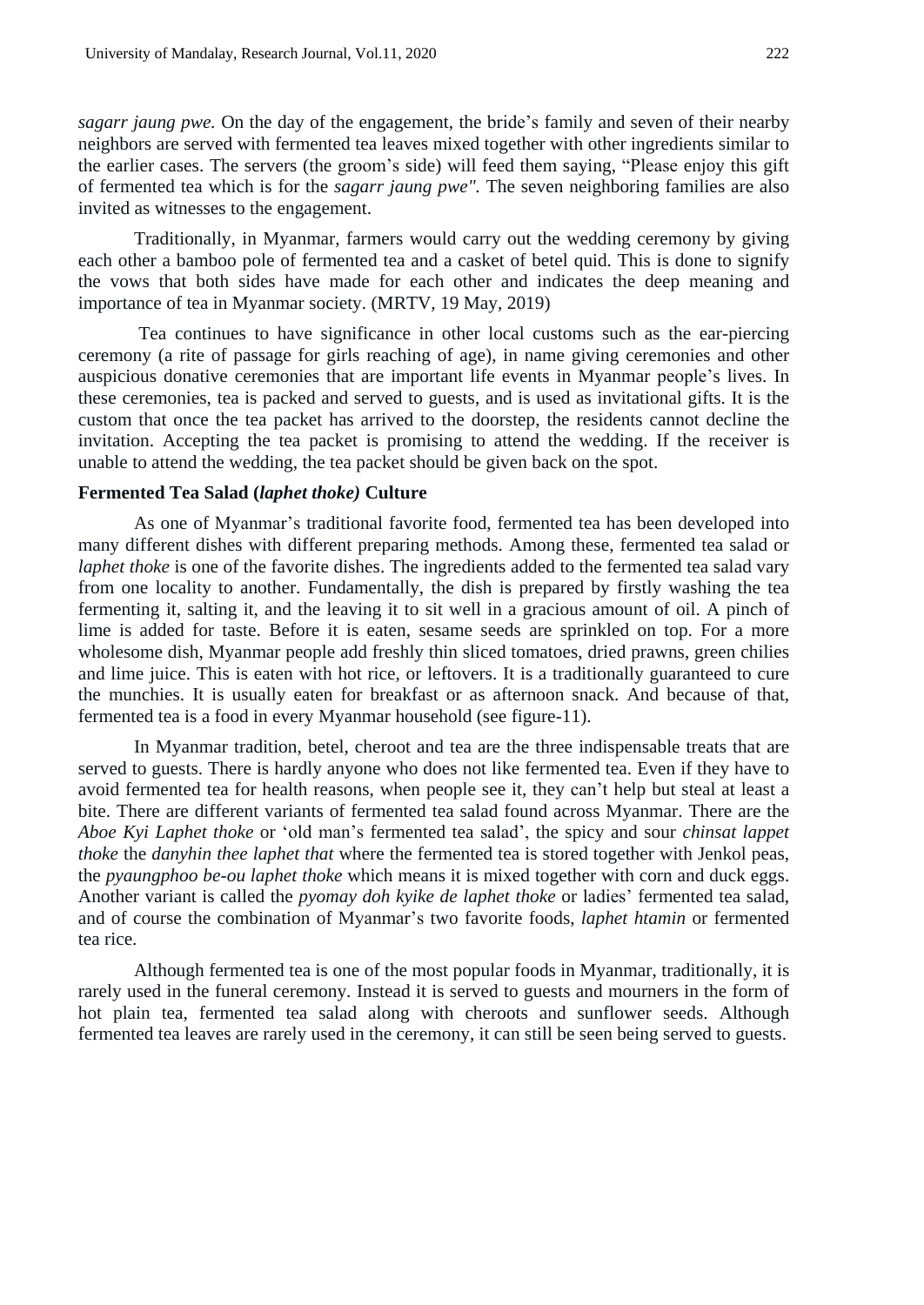



**Figure-11** *Laphetthoke*

#### **Social Interactive Value of Tea**

Upon examination, tea has an extensive function within Myanmar society. Regardless of area, the use of tea is the same all over Myanmar; as is the value which people place on tea in its many forms. Being a food, it is true that tea is consumed to nourish the body. Yet apart from this, tea possesses a certain power behind it which might not be evident at first glance. This power manifests itself in the aromatic pull it has towards our taste buds and noses, the way in which it brings together people, and how it benefits its cultivators with prosperity. In traditional religious activities, tea is used to reinforce feelings of belief and instills strength into the believer's hearts. In disputes, it serves as a contract of respect, a bridge to help settle things fairly. It is a way to convey trust and reliance on one another and encourages amity between people.

Thus, the power that tea has within our society shows the way in which an interrelationship can occur between the animate and inanimate. The symbolic power of tea within Myanmar society can be seen in the historical records which show how tea was of symbolic importance in the royal palace, in courts, and other important decision making areas of Myanmar society.

Additionally, tea emphasizes the beauty and deliciousness of unity. Although it is tasty by itself, further ingredients can be added to improve the taste. It is fully capable on its own but when combined with others, it does not overpower at all but blends in to enhance and improve the taste of the overall dish. It exists as an example for Myanmar people to be able to stand on their own feet while helping others to create a better society.

## **Conclusion**

Tea has changed very little and still continues on as a favorite drink of Myanmar nationalities. In time, teashops however have changed in form and design. Tea on the contrary remains a staple for Myanmar people, especially the men who often sit at these teashops. Teashop culture is a part of everyday Myanmar life.

Plain hot tea culture has changed but continues to thrive in Myanmar. The custom of plain tea drinking hasn't changed although the way in which it is set with cups, trays and bowls has changed. As Myanmar has a hot climate, hot plain tea is drunk to get rid of the heat. This is especially true in the central regions of Myanmar where it is hottest.